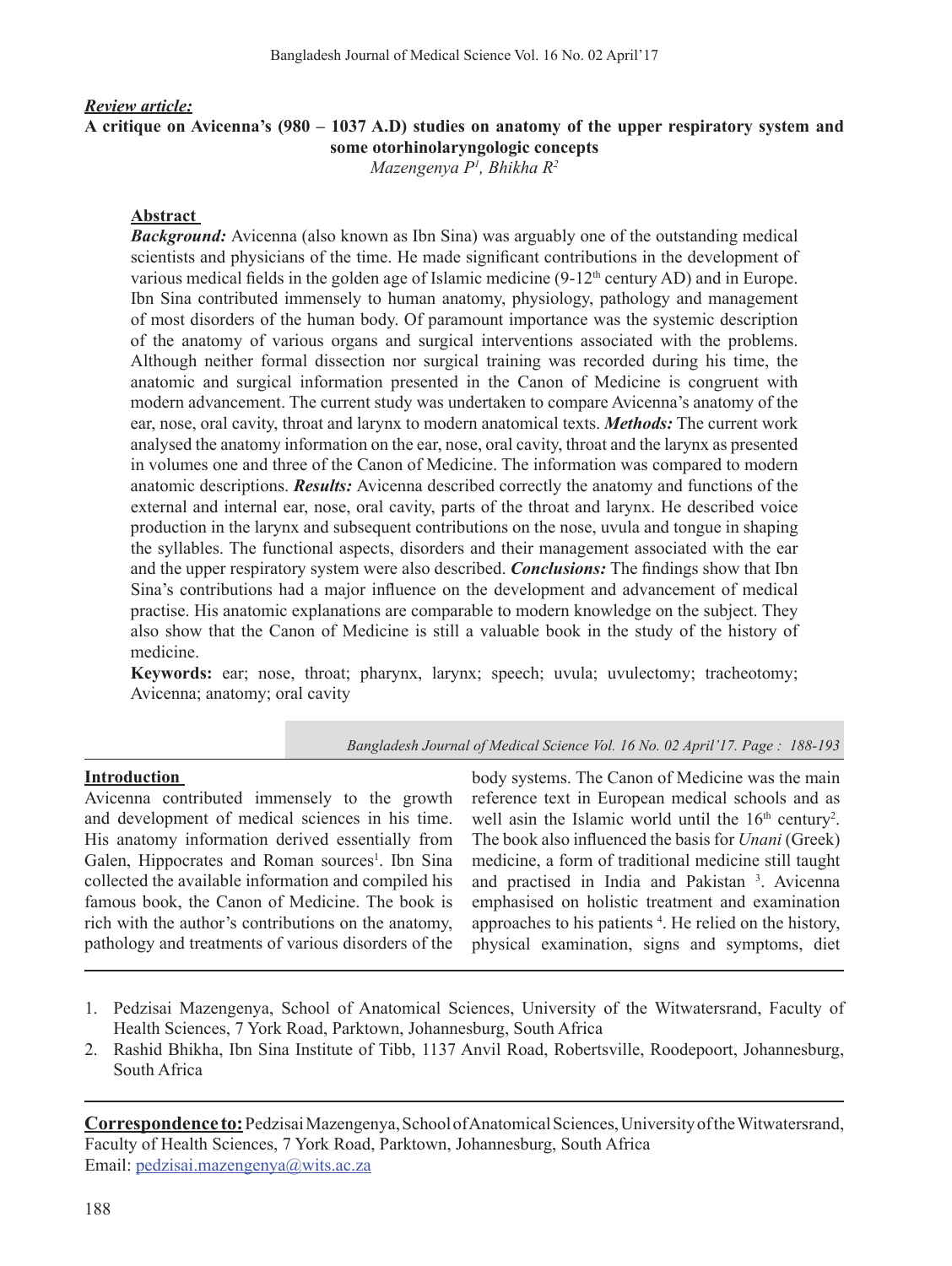and life style, environmental factors and individual temperament of the patients in the diagnosis, treatment and prevention of diseases <sup>4</sup>. Ibn Sina described systematically the anatomy of the human body in Volumes One and Three of the Canon of Medicine followed by the associated disorders and their management in other volumes. His anatomy knowledge is to a large extent comparable to modern anatomy although dissection of the human bodies was forbidden in his time<sup>5</sup>.

This study was intended to draw comparisons between Avicenna's descriptions in the Canon of Medicine on the anatomy and functions of otorhinolaryngologic components and the vocal tract to modern anatomic advances. The paper also explores some common disorders and management of the ear, nose, oral cavity, throat and larynx during Ibn Sina's time and infer on their relevance in current medical care and training. In addition the paper includes information on the maintenance of temperament of the different anatomical structures, described in terms of qualities of heat, coldness, moistness and dryness. Ibn Sina opines that every organ has an ideal temperament for optimum functioning<sup>6</sup>.

# **Materials and methods**

This systematic review is a critique of the treaties obtained from the Canon of Medicine written by Ibn Sina and interpreted by  $6$ . The review focuses on the anatomy of the ear, nose, oral cavity, throat and larynx. This information was analysed for accuracy and relevance, and then compared with modern anatomical literature. In addition the work also analysed the functions, disorders and their management associated with this region of the body.

# **Results and discussion**

# *Ear*

The structural and functional components of the ear as an organ of hearing were presented systematically in the Canon of Medicine. Ibn Sina described and named the pinna of the ear as a funnel shaped structure on both sides of the head which helps to collect and channel airwaves into the external auditory canal  $5$ , 6 . According to Ibn Sina the external auditory canal channels the sound onto the tympanic membrane which will vibrate each time sound hits its surface <sup>6</sup>. In addition to the pinna, external auditory canal and tympanic membrane Avicenna identified the spiralshaped cochlea to which he ascribed the function of collecting the sound and giving it an echo <sup>6</sup>. The cochlea forms part of the inner ear together with the semicircular canals and there are housed in the petrous

part of the temporal bone6, 7. Ibn Sina attributed the spiral shape of the cochlea to distance the sound waves have to travel such that cold air and the heat of the head had to mix gradually <sup>6</sup>. Concurrent with modern anatomic descriptions on the function of cochlea, Avicenna opined that the cochlea interprets the sound and a cranial nerve carries the sensation into the hindbrain <sup>6</sup>. According to Moore et al. the cochlea is involved in signal transduction, converting the mechanical stimuli from the endolymph into sensory stimuli which is conveyed by the cochlea nerve into the brain stem<sup>7</sup> . Ibn Sina's descriptions on the ear are not entirely congruent with modern anatomy. Ibn Sina's description of the ear did not include the middle ear and its ossicles. According to Avicenna the inner ear consisted of only the cochlea and semicircular canals omitting other components of the vestibulecochlear system such as the utricle and saccule. In addition Avicenna named the nerve to the cochlea as the sixth pair of cranial nerves, whereas the cochlea is innervated by the cochlea division of the vestibulocochlear nerve an eighth cranial nerve<sup>7</sup> . Apart from the anatomy of the ear and its function, Ibn Sina described explicitly a range of ear disorders, their symptoms and treatments <sup>8</sup>. Some of the ear disorders mentioned in the Canon of Medicine includes otalgia, ear tinnitus, ear infection and ulcer, ear bleeding, ear wax, ear fullness, ear trauma, insects in the ear canal and their removal and also the dangerous effects of sudden loud sounds on the eardrum  $6, 8$ . Avicenna also classified hearing loss as either acquired or congenital  $8$ . In accordance with the temperament theory, Ibn Sina advised physicians that the temperature of the ear drops applied to the ear canal should be moderate or warm  $5, 6, 8$ .

# *Nose*

Ibn Sina described the anatomy of the nose including its external and internal bones, cartilages and muscles accurately suggesting he may have seen or carried out dissection <sup>3</sup> . According to Ibn Sina the external nasal skeleton is formed by two triangular bones which are wide apart at their bases and joined at their apices <sup>6</sup>. In modern anatomy these two bones represent the two frontal processes of the maxilla which are joined together at the apices by the articulation with the nasal bones <sup>7</sup>. Avicenna also identified that the external nose was made up of both bone and cartilaginous skeletons, with cartilaginous part making the lower margins or tip of the nose <sup>6</sup>. In addition he noticed that the nasal cavity was divided into two chambers by the vertically placed nasal septum <sup>6</sup>. Avicenna described the nasal septum correctly stating that it has got a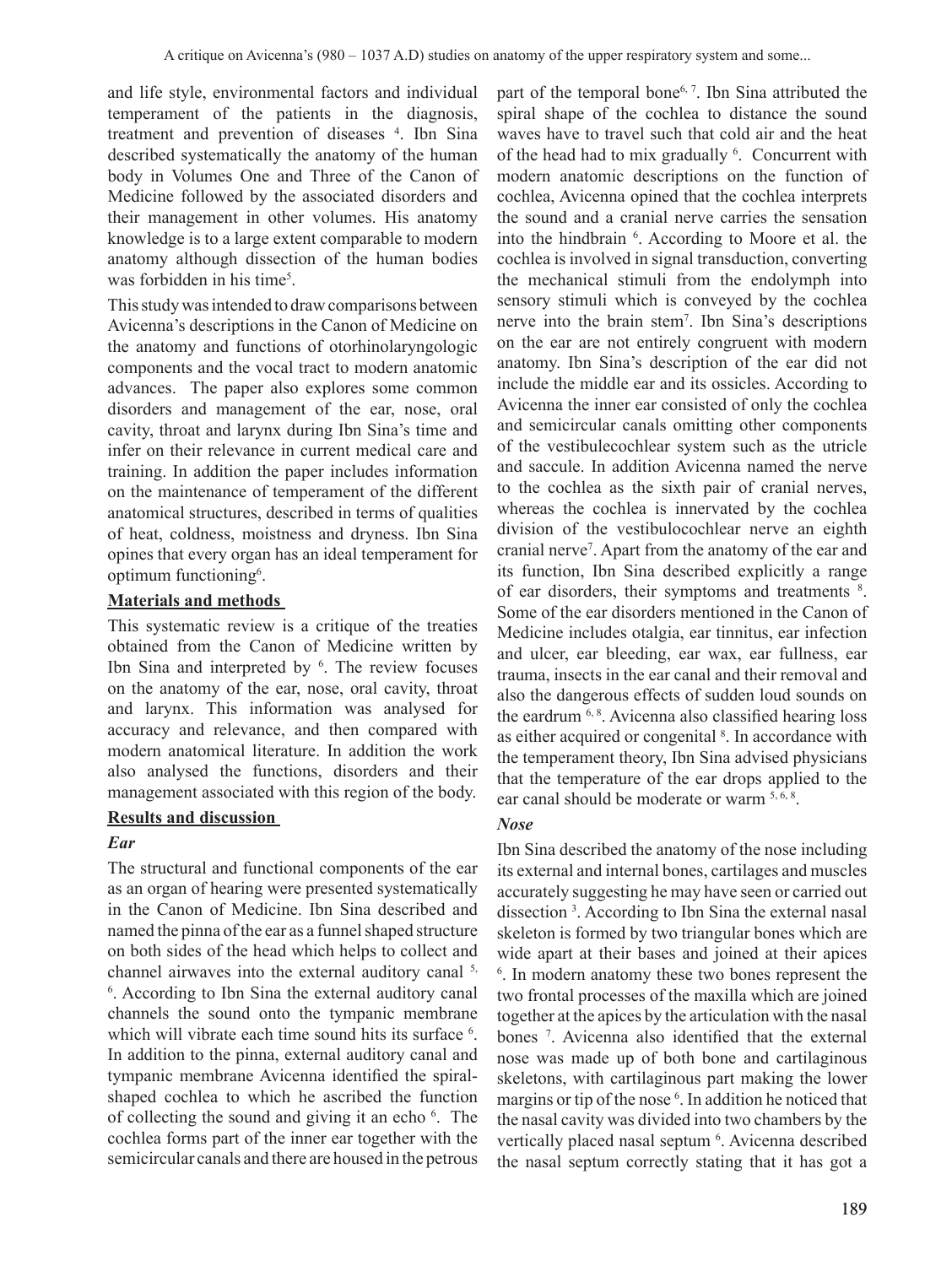hard bony part above and the soft cartilaginous part below<sup>6</sup>. According to Moore et al. the nasal septum consists of perpendicular plate of the ethmoid and the vomer which makes up its bony posterior part and the septal cartilage in front which articulates with the edges of the bony septum<sup>7</sup> . Regarding the muscles of the nose, Ibn Sina identified that the external nose had two small but strong muscles on both sides of the nostrils which strengthen the cartilaginous part of the nose and also assist with nasal opening  $6$ . These two muscles are the nasalis and levator labi superioris alaeque nasi which participate in dilating the nasal apertures for example during flaring and facial expression of anger or disgust<sup>7</sup>. Avicenna also identified a communication channel between the tearing end of the eye and the oral cavity through the nasal cavity, to prove the patency of the channel he stated that "when you apply collyrium to the eye, you can taste it on the tongue"  $6$ . According to Moore et al. the nasolacrimal duct drains tears from the lacrimal sac into the anterior end of the inferior nasal meatus and the nasal cavities communicate posteriorly with oropharynx<sup>7</sup>. Avicenna described the important functions of the nose which include smell, humidification of air, respiration, excretion of waste substances and speech <sup>6</sup>. On the sense of smell, he noted that it was one of the five external senses of the human body and noticed that perception was done by the two nipple-like structures located in front of the brain, and above the nasal apertures <sup>6</sup>. In modern anatomic descriptions, these structures are the olfactory bulbs located above the cribriform plate of the ethmoid bone on the under surface of the frontal lobes of the brain and they are involved in initial processing of the olfactory sense  $7, 9$ . In agreement with the theory of temperament, Ibn Sina opined that the nasal passages facilitate exchange of temperature between the brain and the external environment allowing the brain to maintain its natural heat <sup>6</sup>.

Ibn Sina also described accurately the function of the nose in speech production. He stated that "the nose helps in the proper intonation of voice and utterance of syllables. Thus, it prevents the collection of too much air in the voice organs and during phonation, it releases the air in a regulated manner as from the holes of a flute" <sup>6</sup>. Clinically, Ibn Sina described in detail the administration of various drugs through the nose which include dry and powered snuffing drugs and liquid drugs which can be gargled  $6, 8$ . He also described disorders of the nose and their causes <sup>4, 8</sup>. He gave a description of disturbances of olfaction identifying two varieties that is first, obstructive due

to blockage of nasal passages and secondly, due to brain injury  $3, 4, 6$ . Avicenna associated nasal polyps to haemorrhoids and advised on their surgical ligation<sup>3</sup>. Additional nasal disorders recorded in the Canon of Medicine include nose bleeding and its management, rhinorrhoea, flu, ulceration, infection, bone fracture, itching, allergies, snoring and sneezing 3, 4, 6.

## *Mouth, tongue and teeth*

Ibn Sina suggested that the mouth was associated with various functions which included taking and directing food into the alimentary canal, air into the upper part of the respiratory system, and prevention of entry and removal of waste from the stomach<sup>6</sup>. The oral cavity was also identified as part of the speech apparatus through which a person speaks <sup>6</sup>. Avicenna noted that the oral cavity contained tongue, teeth and associated gums. Insignificant variations exist between Ibn Sina's writings and modern anatomy texts on description of the mouth. According to Moore et al. the mouth/oral cavity is divided into the oral vestibule (a slit- like space between the teeth and gingivae and the lips and cheeks) and the oral cavity proper (a space between the maxillary and mandibular dental arches and the teeth they bear)<sup>7</sup>. Concurring with Avicenna, the tongue forms part of the oral cavity proper and the oropharynx<sup>7</sup>. On the structure of the tongue, Ibn Sina discerned that the tongue is a muscular organ covered by a well vascularised mucus membrane<sup>7</sup> . On the under/ ventral surface of the tongue Avicenna identified the orifices of the ducts of the submandibular gland and described appropriately the source of saliva from the glandular tissue which he named "saliva producer" and the function of the saliva in maintaining moisture of the oral cavity  $6.7$ . Ibn Sina also identified the deep lingual veins as green-coloured vessels on the under/ ventral surface of the tongue <sup>6</sup>. Avicenna postulated that the tongue consisted of both intrinsic and extrinsic muscles which were responsible for various tongue movements. Ibn Sina attempted to classify the tongue musculature according to their origin on the styloid process, hyoid bone and mandible. From his descriptions, the following pairs of muscles can be construed: styloglossus, genioglossus, hyoglossus and imprecisely the intrinsic musculature<sup>10</sup>. Avicenna stated that the tongue is supplied by four different types of nerves more than any other organ of its size in body <sup>6</sup>. Concurring with Avicenna the tongue is innervated by different types of nerves namely: motor, special (taste), visceral (parasympathetic secretomotor) and general (pain and temperature) sensation  $7.9$ . In addition four major nerves also supply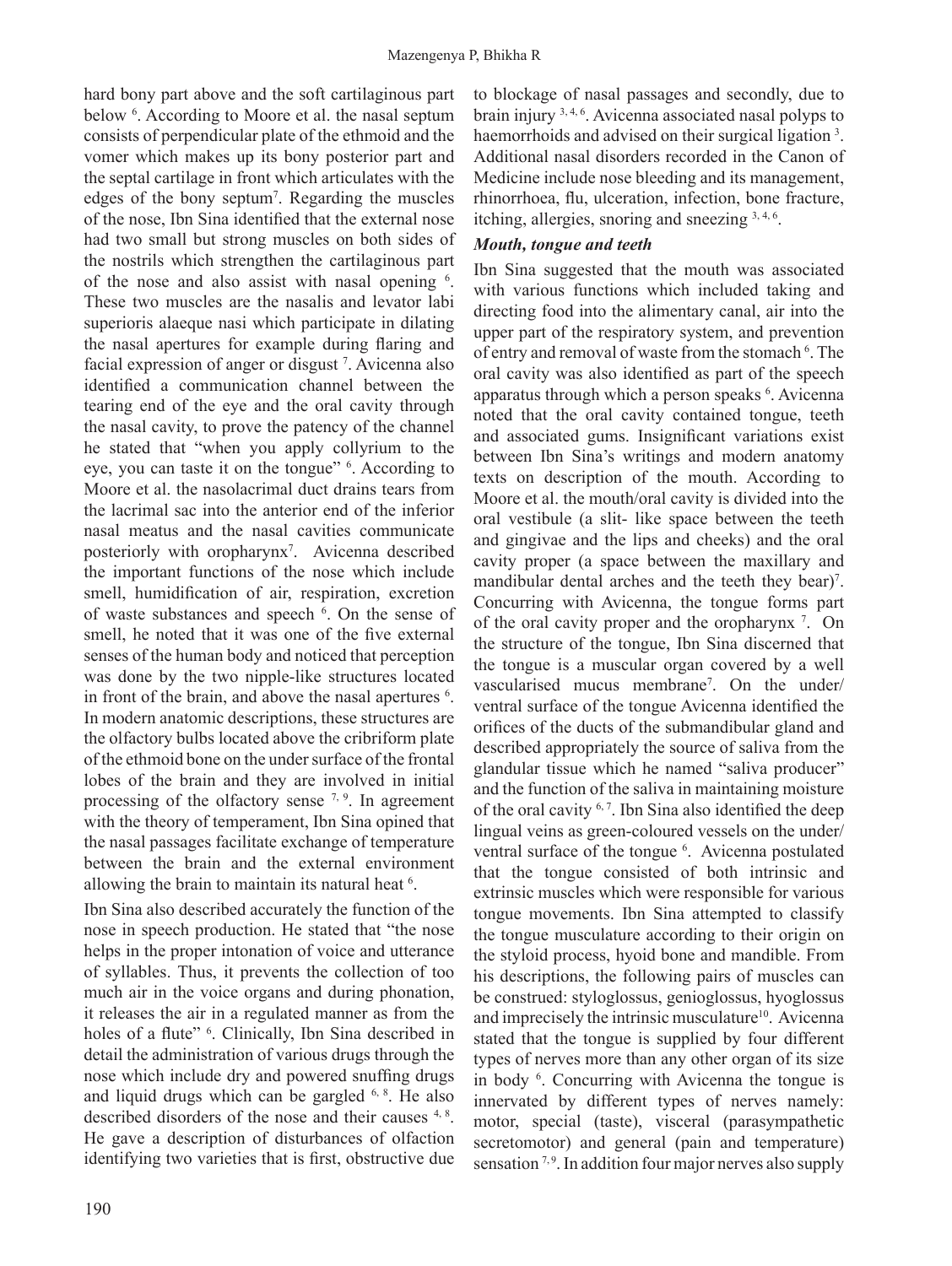the tongue and these include the lingual nerve, facial nerve, glossopharyngeal nerve and vagus nerve <sup>7, 9</sup>.

Functionally Avicenna noted that the tongue was involved in feeding/suckling, articulation of sounds and syllables, and in distinguishing various tastes <sup>6</sup>. Avicenna highlighted on the structure, size, shape and movement of the tongue in the production of speech. He further described tongue deformities associated with speech abnormality, such as a very thick and flat or very small and compressed tongue  $6$ . He also pointed out the tongue tie (ankyloglossia) deformity as a condition caused by an abnormally short lingual frenulum and he suggested on surgical ligation of the lingual frenulum to allow for mobility of the tongue but the surgeon had to avoid damage to the blood vessels under the tongue <sup>8</sup>. In addition Avicenna described other tongue disorders such as loss of taste, ranula, fissured tongue, macroglossia and tongue fasciculation and also their treatment <sup>6, 8</sup>. Avicenna gave a detailed account of the teeth encompassing their structure, number, bony attachments, innervation, function and diseases. He pointed out that adult humans have a set of 32 teeth lodged in tooth sockets in both upper and lower jaws <sup>6</sup>. Consistent with modern anatomy, Ibn Sina classified teeth into incisor, canines and molars, and associated them with functions of cutting, biting and grinding respectively  $6, 7, 9$ . He confirmed that sometimes individuals before adulthood have a set of 28 teeth lacking the four wisdom teeth which only erupt at around 30 years <sup>6, 7</sup>. Ibn Sina described accurately the different structures of teeth stating that the incisors and canine have a single root and crown with a single tubercle/ cusp and the molars have two roots and more than one cusp <sup>6</sup> . In addition Avicenna described the attachment of the roots of the teeth in the tooth sockets by strong fibrous ligaments. These ligaments are referred to as the periodontal ligaments and they help to firmly support teeth in their sockets and facilitate teeth grasp and grind hard substances. Following on Galen's opinion, Ibn Sina confirmed by observation that teeth are innervated by nerves, and the nerves are sensitive to pain, temperature <sup>6</sup>. In both the upper and lower jaws teeth are innervated by sensory nerves through the superior alveolar nerve and inferior alveolar nerve respectively making teeth sensitive to pain and temperature <sup>7</sup> . Ibn Sina described tooth ache as a disease emanating from the tooth itself and sometimes from the damage to nerves or gingivitis <sup>6, 11</sup>.

#### *Pharynx*

Ibn Sina described the pharynx as a space/ passage

for both food and breath. He noted that the pharynx has additional parts such as the uvula, epiglottis and tonsils <sup>6</sup>. According to Moore et al. the pharynx is divided into nasopharynx, oropharynx and laryngopharynx<sup>7</sup> . The nasopharynx is involved in respiration and speech modulation while the oropharynx and laryngopharynx participate mainly in swallowing<sup>7, 12</sup> In accordance with modern anatomic texts, Ibn Sina described accurately the topography of the palatine tonsils in between the palatoglossal and salpingopharyngeal folds<sup>6, 7</sup>. Furthermore, Avicenna described lingual tonsils on the posterior third of the tongue <sup>6</sup>. He described tonsillitis and a surgical technique for tonsillectomy. Ibn Sina suggested the prone position of the patient during and after surgery to avoid aspiration. He also advised on the foreign bodies in pharynx such as bone fragments and ingested leech and their management.

Ibn Sina's descriptions of the structure of the uvula and its functional implications were to a large extent congruent with modern anatomy and debate. The uvula is suspended on the posterior free edge of the soft palate <sup>7</sup> . According to Avicenna, the uvula is made up of muscle covered by a membrane and its functions include protecting the respiratory system by preventing entrance of smoke and dust particles, warming the inspired air by gradually opening the oropharynx, and also shaping of the voice during speech <sup>6</sup>. He cautioned that cutting the uvula will compromise the voice quality. Dating back from the ancient times up to the present day, many hypotheses have been suggested as regarding the functions and the conditions associated with the uvula. In ancient times, Galen (122-199AD) believed that the uvula was important in speech production and also contributed to the beauty of the voice<sup>13</sup>. In modern times, the uvula has been associated with speech in maintaining the quality of voice by controlling resonance of the air column above the larynx  $14, 15$ . The uvula was also attributed to many functions such as swallowing  $16$ ; protection of the Eustachian tubes <sup>17</sup> and immunological protection of the respiratory system <sup>18</sup>. Mukai et al.opined that the uvula helps in eating and swallowing of hot foods, as after uvulectomy patients often burn their throats even after sensing that the food was not hot by their mouth<sup>19</sup>. Finklestein et al. suggested that the uvula has the capacity to produce large quantities of saliva and its main function is lubrication of the pharynx<sup>20</sup>. The uvula has been associated with many disease conditions and hence uvulectomy is still practised in both western and traditional medical practises. In the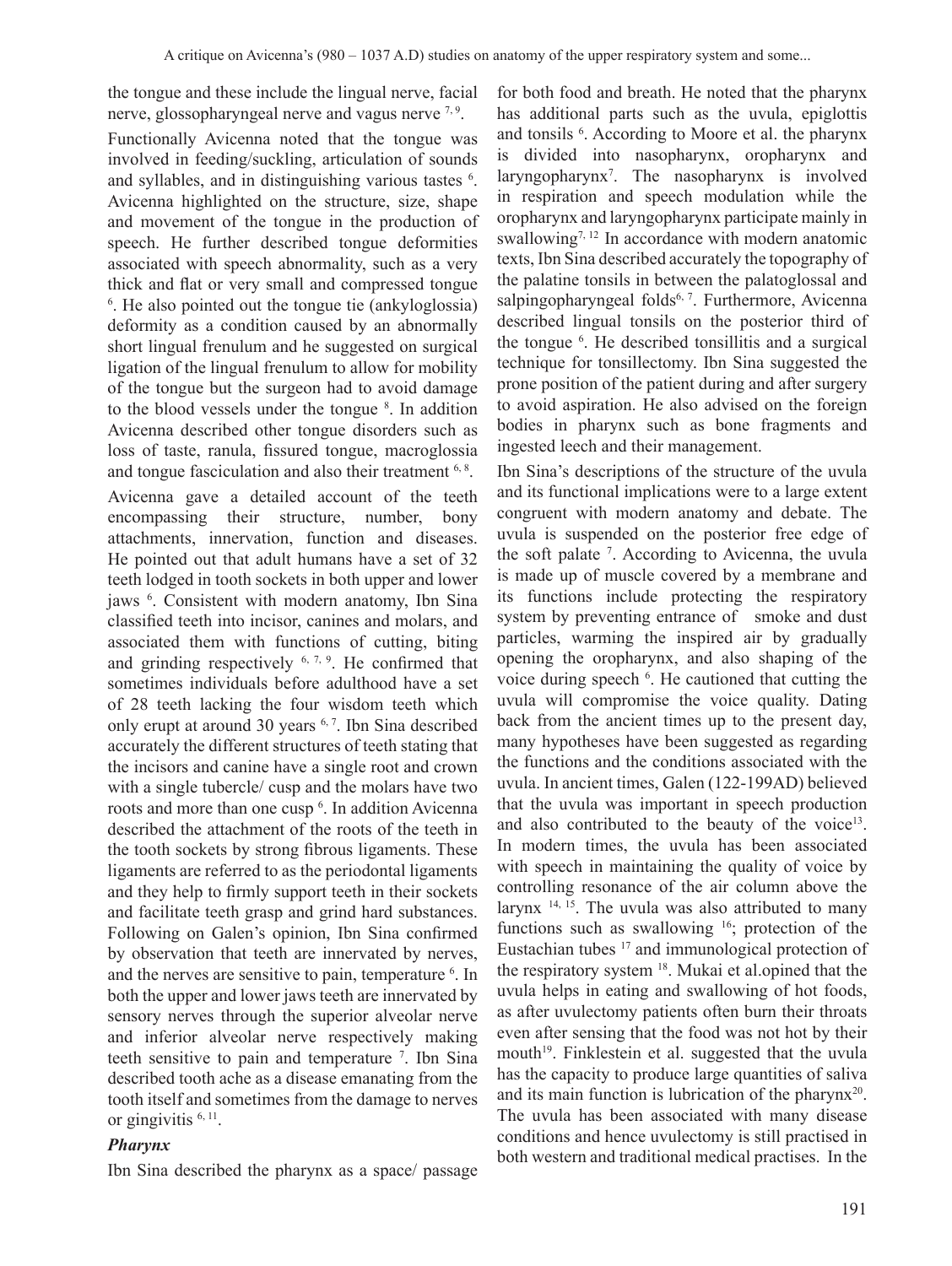$4<sup>th</sup>$  century BC Aristotle and Hippocrates referred to the uvula as a source of inflammation and oedema capable of causing suffocation  $13$ . Descriptions of uvulectomy have been found in Greek texts of Byzantine physicians (324-1453 AD) <sup>21</sup>. Various conditions have been attributed to uvula till today, and these include coughing, inflammation, insomnia, risk of suffocation, obstructive sleep apnoea  $22, 23$ . Traditional uvulectomy is still widely practiced in the Middle East and Africa for various reasons 24-26 . Some of the reasons for uvulectomy include: curative of symptoms of vomiting, diarrhoea, anorexia, rejection of the mothers' breast, growth retardation and fever 21, 25, 27, 28 and prophylactic to prevent throat infections, cough and loss of voice <sup>29-31</sup>.

## *Larynx*

Ibn sina described the larynx as a structure designed for voice production and obstruction of breath <sup>6</sup>. He deduced these functions based on the movements permitted by the musculoskeletal components of the larynx. Avicenna stated that the larynx is made up of three cartilages <sup>6</sup> . On the contrary the larynx is made of nine cartilages, which are connected by joints, membranes, ligaments and muscles  $7, 9$ . From descriptions of the three cartilages in Canon of Medicine, Avicenna described correctly the structure, location and articulations of the thyroid, cricoid and epiglotic cartilages. On the thyroid, he noticed that it was located in front of the neck acting as a shield and can be palpated in thin individuals <sup>6</sup>. In modern anatomy, the thyroid cartilage is described as a prominent and palpable convex structure below the hyoid bone  $7, 9$ . Avicenna described the second cartilage as the one lying behind the thyroid cartilage, without giving its name. He further stated that the second cartilage articulated inferiorly with the first on both right and left joints <sup>6</sup>. The joint between the inferior cornu of the thyroid and the cricoid cartilage is classified as a synovial hinge joint which permits a wide range of movement beneficial during voice production <sup>32</sup>. Ibn sina's explanations on the third cartilage suit the modern descriptions of the epiglottis. He stated that the cartilage was separated

from the thyroid cartilage and its shape was like an inverted bowl <sup>6</sup>. His descriptions were correct to an extent, because the wider portion of the epiglottis is free and only its narrow part is attached to the postero-superior aspect of the thyroid cartilage <sup>7</sup> . Ibn Sin's description of the laryngeal cartilages was to some extend erroneous, because insome sections in his book he talks of the arytenoids cartilages instead of the cricoid cartilage. On the muscles of the larynx, Avicenna described concisely their origin, insertion and functions without naming them. It can be construed that the muscles he described are the thyrohyoid, sternothyroid, cricothyroid, oblique arytenoid and posterior arytenoid 7, 10. Ibn Sina noted the importance of laryngeal muscles in opening and closing the larynx during swallowing and also the anterior and posterior widening of the larynx during voice production <sup>6</sup>. He noticed that voice production could be affected by damage to the nerve which innervates muscles of the larynx during surgery <sup>4</sup>. Furthermore, Avicenna put forward other factors which might cause voice defects, such as simple illness with or without sputum, presence of sputum in the larynx, inflammation and trauma to the neck 4 . Avicenna described tracheotomy and a method for cleaning upper airways secretions for thetreatment of respiratory distress 33.

## **Conclusions**

The information presented in the discussion shows the importance of Avicenna's pioneering work on otorhinolaryngologic concepts during medieval age and how they have influenced and revolutionised modern medical care and training. The discussion also focused on speech production and its disorders. Avicenna's explanations on the anatomy topics discussed are to a large extent comparable to modern knowledge.

#### **Acknowledgements**

The authors are grateful to the library staff at the Ibn Sina institute of Tibb for their help with literature material.

**Conflicts of interests:** no conflicts declared